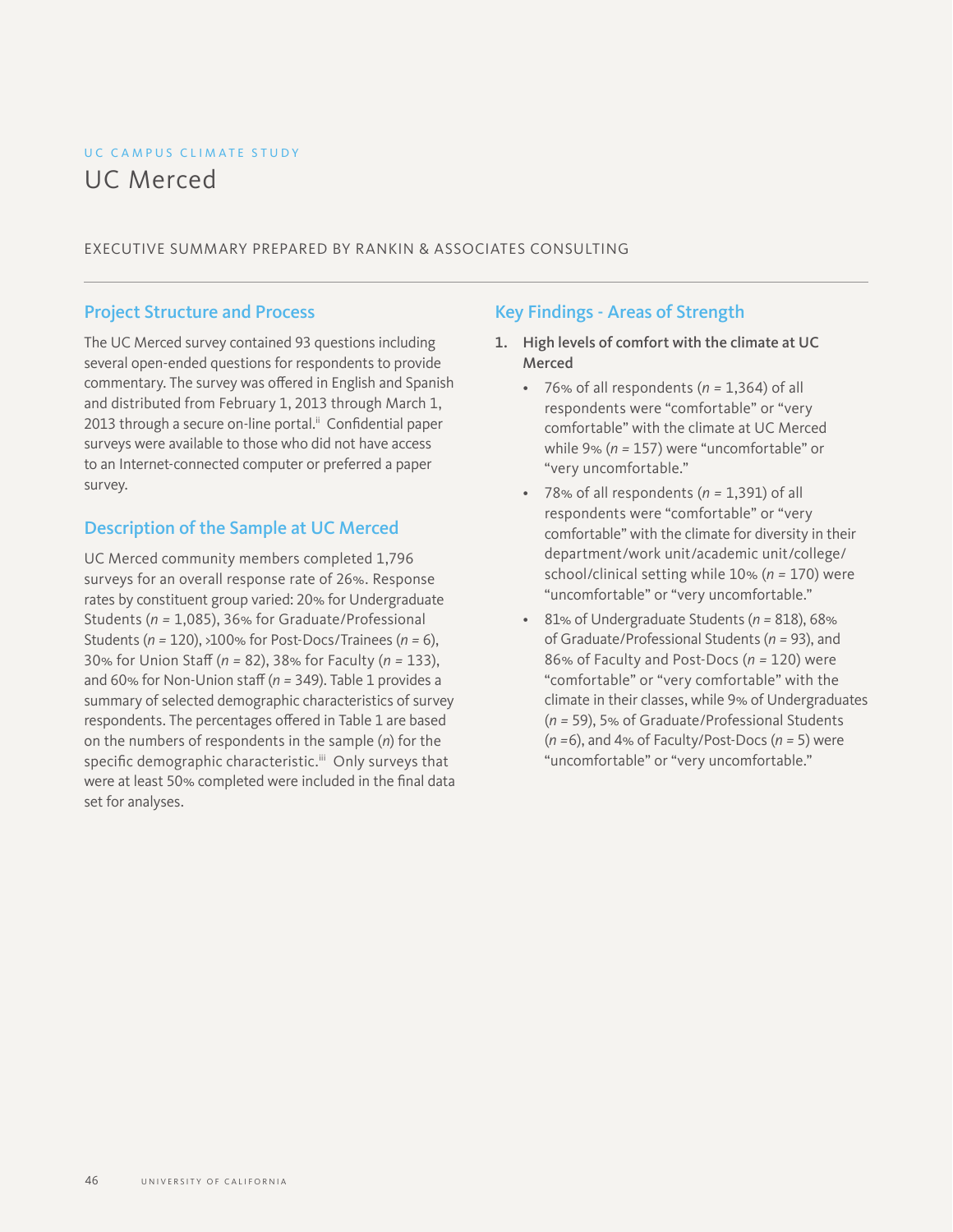|  | Table 1. UC Merced Sample Demographics |
|--|----------------------------------------|

| <b>Characteristic</b>           | <b>Subgroup</b>                                | $\mathbf n$ | % of<br><b>Sample</b> |
|---------------------------------|------------------------------------------------|-------------|-----------------------|
| <b>Position Status</b>          | Undergraduate Studentsiv                       | 1,085       | 60%                   |
|                                 | Graduate/Professional Students <sup>v</sup>    | 120         | 7%                    |
|                                 | Faculty <sup>vi</sup>                          | 133         | 7%                    |
|                                 | Staffvii                                       | 452         | 25%                   |
|                                 | Post-Doctoral Scholars/Traineesviii            | 6           | $\langle 1\%$         |
| Gender Identity                 | Women                                          | 1,074       | 60%                   |
|                                 | Men                                            | 708         | 39%                   |
|                                 | Transgenderix                                  | $\mathbf 1$ | $\langle 1\%$         |
|                                 | Genderqueer <sup>x</sup>                       | 8           | $\langle 1\%$         |
| Racial Identity                 | White                                          | 572         | 32%                   |
|                                 | Underrepresented Minority <sup>xi</sup>        | 676         | 38%                   |
|                                 | Other People of Colorxii                       | 478         | 27%                   |
|                                 | Multi-Minority <sup>xiii</sup>                 | 42          | 2%                    |
| Sexual Identity                 | Heterosexual                                   | 1,493       | 85%                   |
|                                 | Lesbian, Gay, Bisexual, Queer                  | 110         | 6%                    |
|                                 | Questioning <sup>xiv</sup>                     | 27          | 2%                    |
|                                 | Asexual <sup>xv</sup>                          | 118         | 7%                    |
| Citizenship Status              | U.S. Citizen                                   | 1,731       | 96%                   |
|                                 | Non-U.S. Citizen                               | 43          | 2%                    |
|                                 | Undocumented                                   | 16          | 1%                    |
| <b>Disability Status</b>        | No disability                                  | 12,649      | 78%                   |
|                                 | Disability (physical, learning, mental health/ | 2,414       | 15%                   |
|                                 | Psychological condition)                       |             |                       |
| Religious/Spiritual Affiliation | Christian affiliation <sup>xvi</sup>           | 811         | 45.2                  |
|                                 | Other Religious/Spiritual affiliationxvii      | 112         | 6%                    |
|                                 | <b>Muslim</b> <sup>xviii</sup>                 | 19          | 1%                    |
|                                 | Jewish <sup>xix</sup>                          | 14          | 1%                    |
|                                 | No affiliation <sup>xx</sup>                   | 656         | 37%                   |
|                                 | Multiple affiliations <sup>xxi</sup>           | 101         | 6%                    |
|                                 | Unknown                                        | 83          | 5%                    |

Note: The total *n* for each selected demographic characteristic differs due to missing data.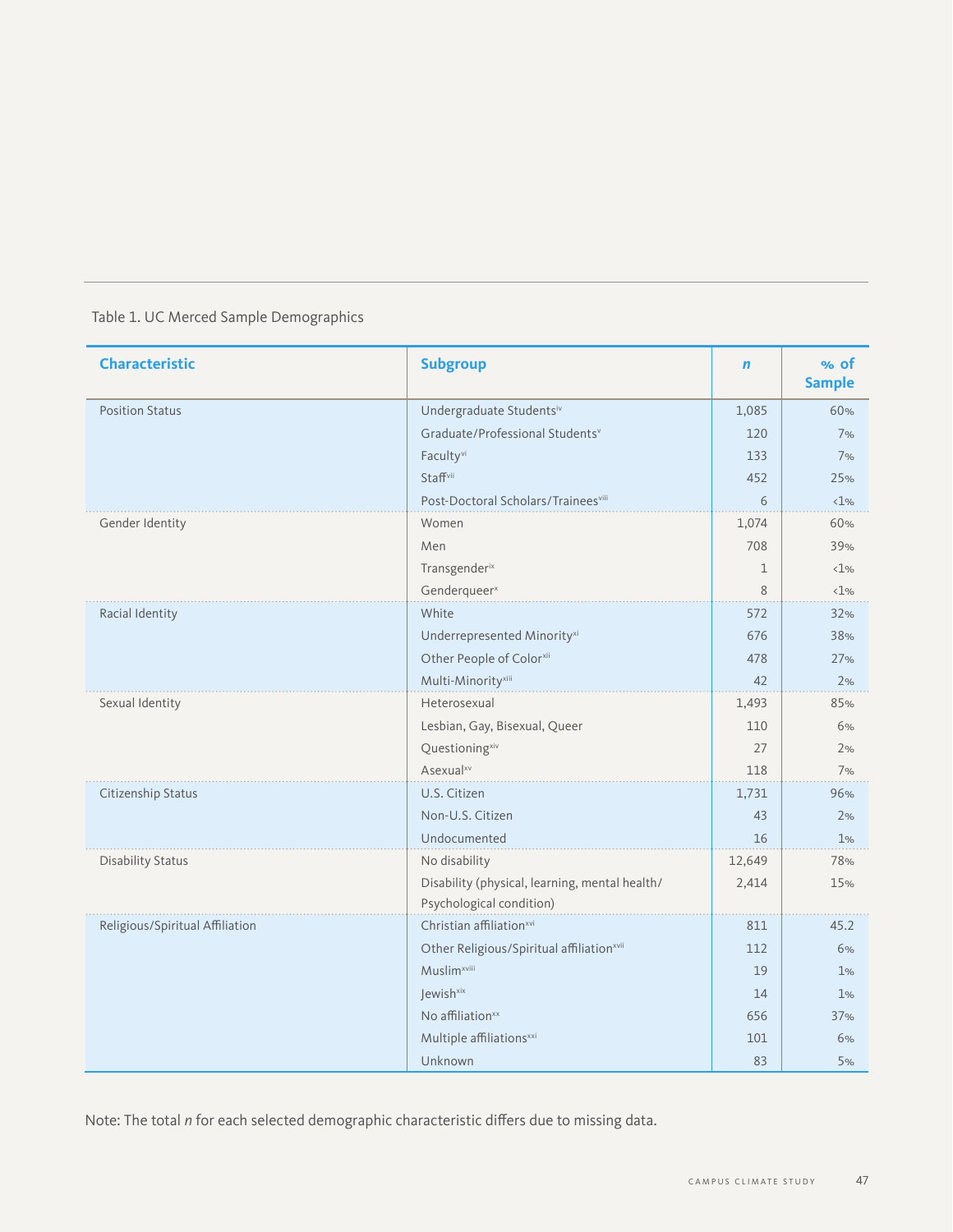- 2. Faculty and Staff Positive attitudes about work-life issues
	- 73% of all Post-Doc, Trainee, Graduate/Professional Student, Staff, and Faculty respondents (*n =* 513) offered that UC Merced values a diverse faculty and 78% offered that the campus values a diverse staff (*n =* 547).
	- 66% of all Post-Doc, Trainee, Graduate/Professional Student, Staff, and Faculty (*n =* 466) respondents indicated that their supervisors provided them with resources to pursue professional development opportunities and 64% felt that their supervisors provided ongoing feedback to improve their performance (*n =* 452).
- 3. Students Positive attitudes about academic experiences
	- 70% of Undergraduate Students (*n =* 757) and 73% of Graduate/Professional Students (*n =* 87) were satisfied with their academic experience at UCM.
	- 66% of Undergraduate Students (*n =* 715) and 72% of Graduate/Professional Students (*n =* 86) reported that they were performing up to their full academic potential.

4. Students and Trainees – A majority of respondents found the courses offered at UC included sufficient materials, perspectives, and/or experiences of people based on a variety of personal characteristics (e.g., age, ethnicity, gender identity, marital status, race, sexual orientation).

### Key Findings - Opportunities for Improvement

- 1. Some members of the community experience exclusionary conduct.
	- 28% of respondents (*n =* 511) believed that they had personally experienced exclusionary, intimidating, offensive or hostile conduct; 11% of respondents (*n =* 198) indicated that the conduct interfered with their ability to work or learn at UCM.xxii
	- Differences emerged based on various demographic characteristics including position status, ethnic identity, racial identity, and discipline of study. For example,
		- о A higher percentage of genderqueer respondents and women reported experiencing this conduct as compared to men.
		- о A higher percentage of LGBQ respondents than heterosexual respondents reported experiencing this conduct.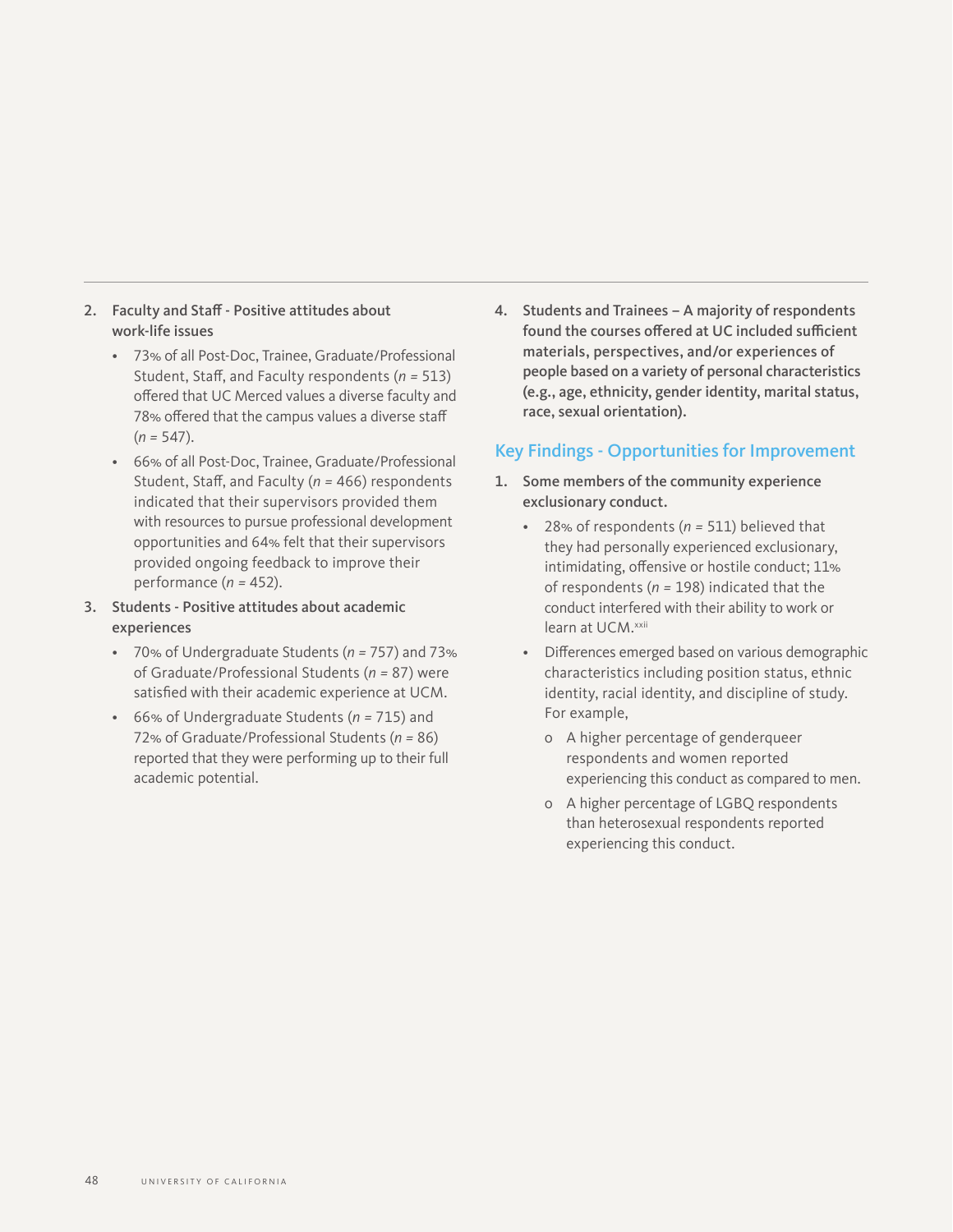- 2. Several constituent groups indicated that they were less comfortable with the overall campus climate, workplace climate, and classroom climate
	- Faculty respondents were less comfortable when compared with Staff, Students and Post-Doctoral Scholar/Trainee respondents with the overall campus climate at UC Merced.
	- Genderqueer respondents were less comfortable with the overall climate yet more comfortable in their in department/work unit/ academic unit/ college/school/clinical settings than were men and women.
	- LGBQ respondents were less comfortable with the overall climate and less comfortable with the climate in their departments/work units than heterosexual respondents. LGBQ respondents were less comfortable in their classes in comparison to heterosexual respondents.
	- White respondents were less comfortable than Underrepresented Minority respondents, Other People of Color respondents, and Multi-Minority respondents with the overall climate and the climate in their departments/work units. White respondents were more comfortable with the climate in their classes than other racial groups.
- 3. A small but meaningful percentage of respondents experienced unwanted sexual contact.
	- a. 2% of respondents (*n =* 43) believed they had experienced unwanted sexual contact while at UC Merced within the last five years. Subsequent analyses of the data revealed the following:
		- о With regard to race, 2% of all White respondents (*n =* 12), 2% of all Underrepresented Minority respondents (*n =* 15), and 3% of Other People of Color (*n =* 13) experienced unwanted sexual contact.
		- о Women (3%, *n =* 33) were more likely than men (1%, *n =* 10) to experience unwanted sexual contact; and respondents with disabilities (3%, *n =* 11) were more likely than their nondisabled counterparts (2%, *n =* 27).

Additional findings disaggregated by position and other selected demographic characteristics are provided in more detail in the full report.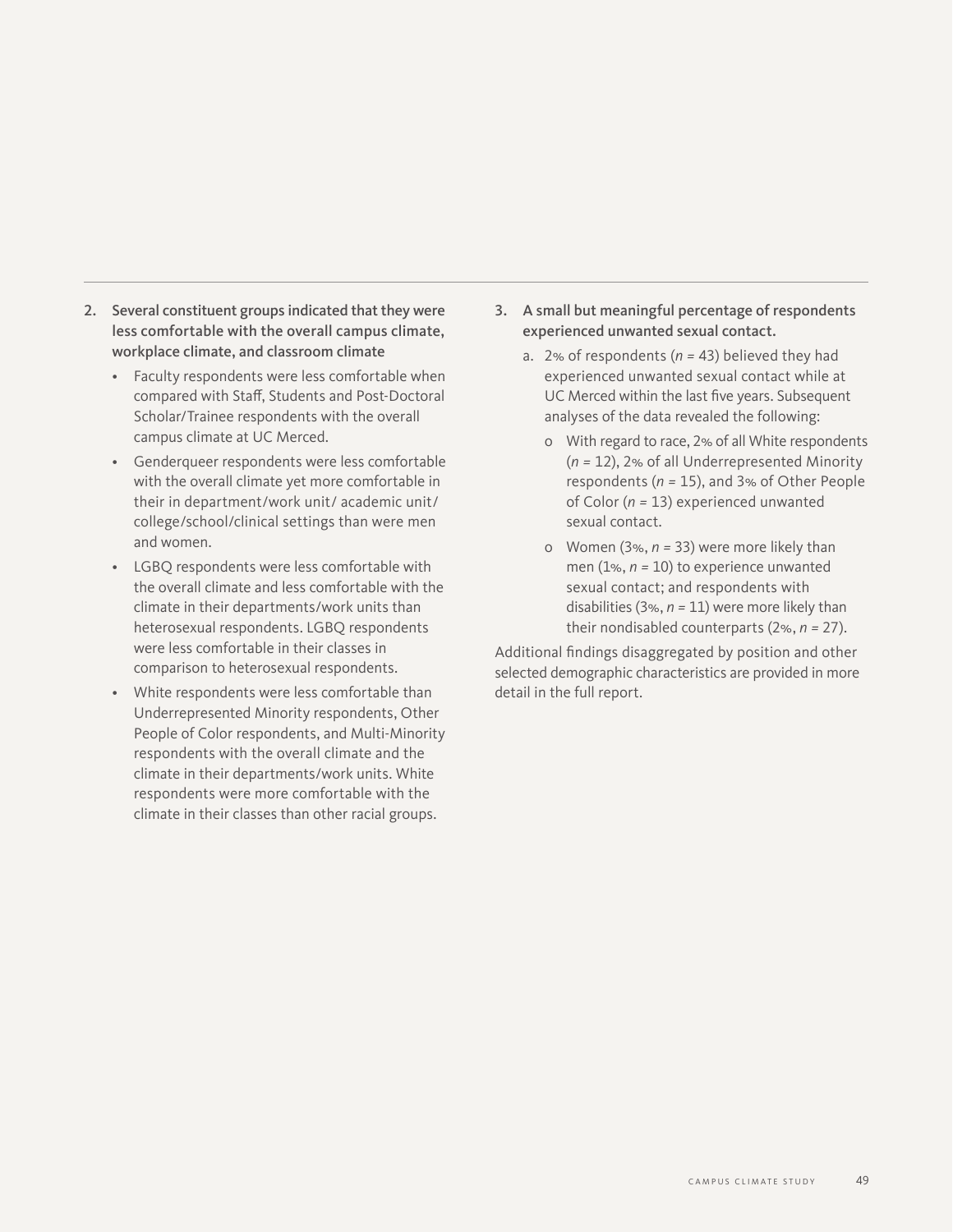# UC CAMPUS CLIMATE STUDY UC Merced

#### SUMMARY PREPARED BY UC

### Recent efforts in campus climate

- Since 2010, UC Merced's **Advisory Council on Campus Climate, Culture and Inclusion** has worked to provide ongoing evaluation of campus climate conditions, practices, and policies, as well as to suggest measures to support the goals of inclusion and community. The group is updating UC Merced's *Principles of Community* based on input collected from a broad spectrum of the campus community. The founding principles were established before the campus officially opened and serve as a guide for both the individual and collective behaviors of students, faculty, and staff. The revisions aim to strengthen aspects related to tolerance and acceptance of diversity in cultures, lifestyles, and expression.
- The **UC Merced Violence Prevention Program** was launched in early 2009 and offers support and educational services to discourage and ultimately eliminate violence. One noteworthy achievement of this program is that 97 percent of incoming undergraduates participate in the in-person violence prevention education program.
- The **Office of Ombuds Services** was established in 2012 as a confidential, neutral, independent, and informal conflict resolution resource for the campus community. The campus Ombuds is available to all constituencies to discuss and work to resolve campusrelated concerns.
- In order to identify issues and needs regarding communication, the campus conducted a survey of faculty and staff in 2011. Findings from this survey resulted in the establishment of a monthly **Communications Connection series** and a campus **Leadership Council** to enhance communication and foster a greater sense of inclusion amongst staff and faculty.
- The Provost's Office has also recently committed funding to support faculty participation in **academic leadership opportunities**, many of which are specifically targeted for faculty from diverse backgrounds with interest in and potential as future academic leaders.
- UC Merced Human Resources offers a **Diversity Certificate Training Program** open to all staff and faculty that is designed to establish a foundational awareness of the concepts of diversity and inclusion in the workplace.